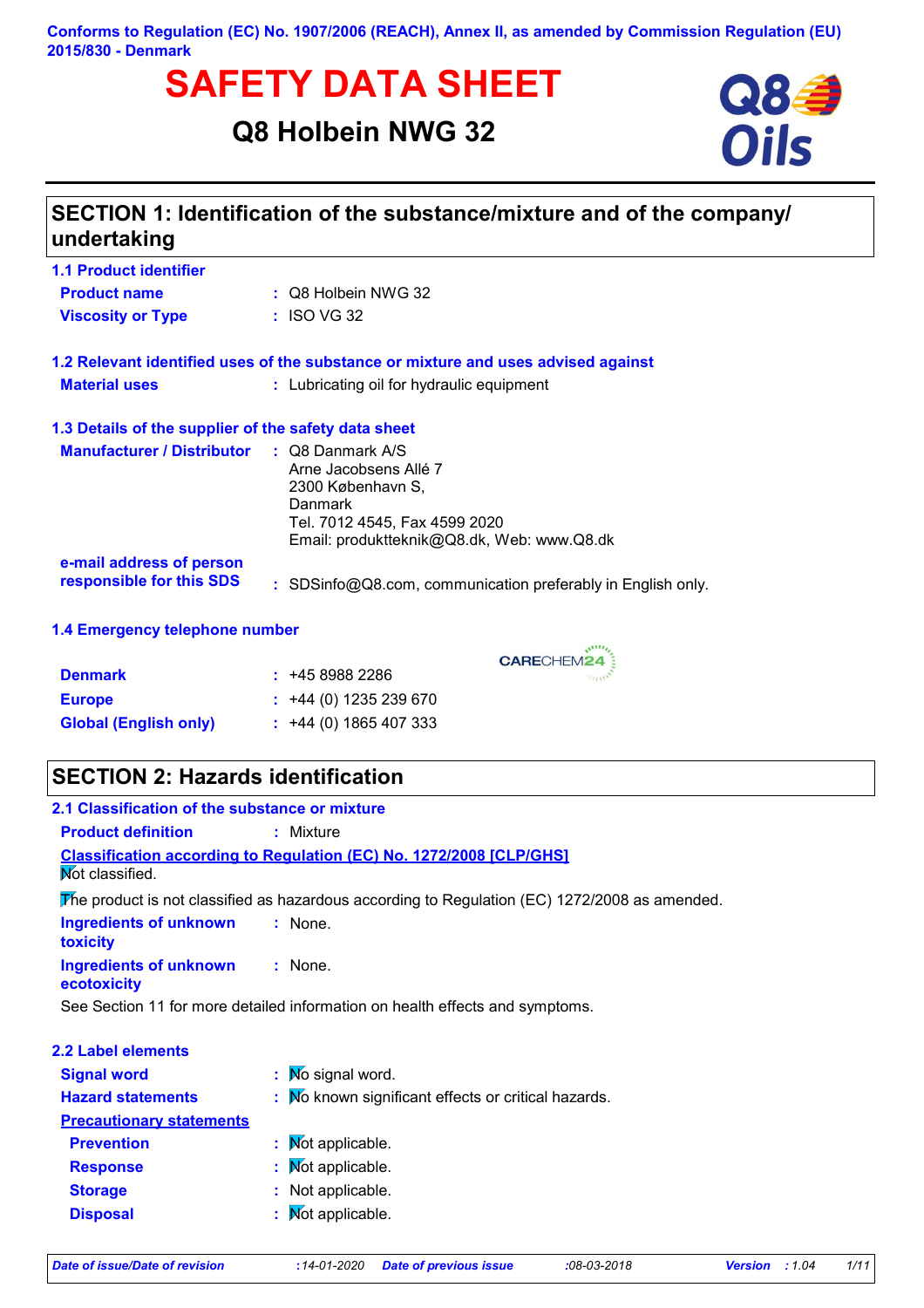| <b>SECTION 2: Hazards identification</b>                                                                                                                        |                                                                                                                                                         |  |  |
|-----------------------------------------------------------------------------------------------------------------------------------------------------------------|---------------------------------------------------------------------------------------------------------------------------------------------------------|--|--|
| <b>Supplemental label</b><br>elements                                                                                                                           | : Contains dibutyl [[bis](2-ethylhexyl)oxy]phosphinothioyl]thio]succinate. May produce<br>an allergic reaction. Safety data sheet available on request. |  |  |
| <b>Annex XVII - Restrictions</b><br>on the manufacture,<br>placing on the market and<br>use of certain dangerous<br>substances, mixtures and<br><b>articles</b> | : Not applicable.                                                                                                                                       |  |  |
| <b>Special packaging requirements</b>                                                                                                                           |                                                                                                                                                         |  |  |
| <b>Containers to be fitted</b><br>with child-resistant<br>fastenings                                                                                            | : Not applicable.                                                                                                                                       |  |  |
| <b>Tactile warning of danger : Not applicable.</b>                                                                                                              |                                                                                                                                                         |  |  |
| 2.3 Other hazards                                                                                                                                               |                                                                                                                                                         |  |  |
| Other hazards which do                                                                                                                                          | : None known.                                                                                                                                           |  |  |

**not result in classification**

# **SECTION 3: Composition/information on ingredients**

| <b>3.2 Mixtures</b> |
|---------------------|
|                     |

**3.2 Mixtures :** Mixture

There are no ingredients present which, within the current knowledge of the supplier and in the concentrations applicable, are classified as hazardous to health or the environment, are PBTs, vPvBs or Substances of equivalent concern, or have been assigned a workplace exposure limit and hence require reporting in this section.

# **SECTION 4: First aid measures**

### **4.1 Description of first aid measures**

| <b>Eye contact</b>                | : Immediately flush eyes with plenty of water, occasionally lifting the upper and lower<br>eyelids. Check for and remove any contact lenses. Get medical attention if irritation<br>occurs.                                                                                                                                                                  |
|-----------------------------------|--------------------------------------------------------------------------------------------------------------------------------------------------------------------------------------------------------------------------------------------------------------------------------------------------------------------------------------------------------------|
| <b>Inhalation</b>                 | <b>Example 2</b> : <b>Remove victim to fresh air and keep at rest in a position comfortable for breathing.</b><br>Get medical attention if symptoms occur.                                                                                                                                                                                                   |
| <b>Skin contact</b>               | $\therefore$ Wash contaminated skin with soap and water. Remove contaminated clothing and<br>shoes. Get medical attention if symptoms occur. High pressure skin injections are<br>serious medical emergencies. Injury will not appear serious at first. Within a few<br>hours, tissue will become swollen, discolored and extremely painful.                 |
| <b>Ingestion</b>                  | : $M$ ash out mouth with water. Remove victim to fresh air and keep at rest in a<br>position comfortable for breathing. If material has been swallowed and the exposed<br>person is conscious, give small quantities of water to drink. Do not induce vomiting<br>unless directed to do so by medical personnel. Get medical attention if symptoms<br>occur. |
| <b>Protection of first-aiders</b> | : No action shall be taken involving any personal risk or without suitable training.                                                                                                                                                                                                                                                                         |

### **4.2 Most important symptoms and effects, both acute and delayed**

### **Over-exposure signs/symptoms**

| <b>Eye contact</b>  | : No specific data.         |
|---------------------|-----------------------------|
| <b>Inhalation</b>   | : No specific data.         |
| <b>Skin contact</b> | $\mathbf{N}$ Specific data. |
| <b>Ingestion</b>    | : No specific data.         |

### **4.3 Indication of any immediate medical attention and special treatment needed**

| <b>Notes to physician</b>  | : Treat symptomatically. Contact poison treatment specialist immediately if large<br>quantities have been ingested or inhaled. |
|----------------------------|--------------------------------------------------------------------------------------------------------------------------------|
| <b>Specific treatments</b> | : No specific treatment.                                                                                                       |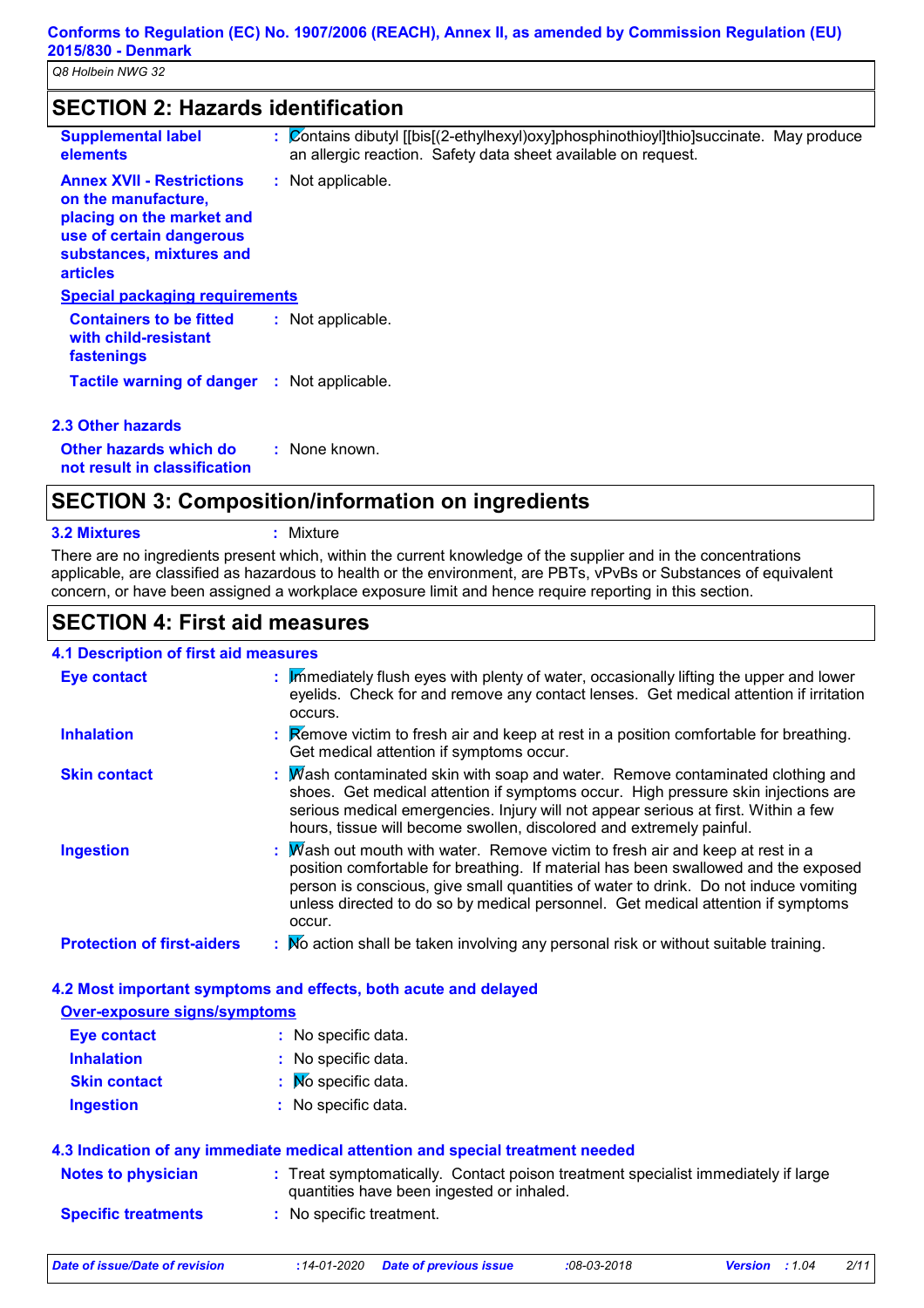# **SECTION 5: Firefighting measures**

| 5.1 Extinguishing media                                  |                                                                                                                                                                                                                                                                                                                                                                       |
|----------------------------------------------------------|-----------------------------------------------------------------------------------------------------------------------------------------------------------------------------------------------------------------------------------------------------------------------------------------------------------------------------------------------------------------------|
| <b>Suitable extinguishing</b><br>media                   | : Use dry chemical, $CO2$ , alcohol-resistant foam or water spray (fog).                                                                                                                                                                                                                                                                                              |
| <b>Unsuitable extinguishing</b><br>media                 | : Do not use water jet.                                                                                                                                                                                                                                                                                                                                               |
|                                                          | 5.2 Special hazards arising from the substance or mixture                                                                                                                                                                                                                                                                                                             |
| <b>Hazards from the</b><br>substance or mixture          | : In a fire or if heated, a pressure increase will occur and the container may burst.                                                                                                                                                                                                                                                                                 |
| <b>Hazardous combustion</b><br>products                  | $\therefore$ Decomposition products may include the following materials:<br>carbon dioxide<br>carbon monoxide                                                                                                                                                                                                                                                         |
| <b>5.3 Advice for firefighters</b>                       |                                                                                                                                                                                                                                                                                                                                                                       |
| <b>Special protective actions</b><br>for fire-fighters   | : Promptly isolate the scene by removing all persons from the vicinity of the incident if<br>there is a fire. No action shall be taken involving any personal risk or without<br>suitable training.                                                                                                                                                                   |
| <b>Special protective</b><br>equipment for fire-fighters | : Fire-fighters should wear appropriate protective equipment and self-contained<br>breathing apparatus (SCBA) with a full face-piece operated in positive pressure<br>mode. Clothing for fire-fighters (including helmets, protective boots and gloves)<br>conforming to European standard EN 469 will provide a basic level of protection for<br>chemical incidents. |

# **SECTION 6: Accidental release measures**

### **6.1 Personal precautions, protective equipment and emergency procedures**

| For non-emergency<br>personnel                            | : No action shall be taken involving any personal risk or without suitable training.<br>Evacuate surrounding areas. Keep unnecessary and unprotected personnel from<br>entering. Do not touch or walk through spilled material. Put on appropriate<br>personal protective equipment.                                                                                                                                                                                         |
|-----------------------------------------------------------|------------------------------------------------------------------------------------------------------------------------------------------------------------------------------------------------------------------------------------------------------------------------------------------------------------------------------------------------------------------------------------------------------------------------------------------------------------------------------|
|                                                           | For emergency responders : If specialized clothing is required to deal with the spillage, take note of any<br>information in Section 8 on suitable and unsuitable materials. See also the<br>information in "For non-emergency personnel".                                                                                                                                                                                                                                   |
| <b>6.2 Environmental</b><br>precautions                   | : Avoid dispersal of spilled material and runoff and contact with soil, waterways,<br>drains and sewers. Inform the relevant authorities if the product has caused<br>environmental pollution (sewers, waterways, soil or air).                                                                                                                                                                                                                                              |
| 6.3 Methods and materials for containment and cleaning up |                                                                                                                                                                                                                                                                                                                                                                                                                                                                              |
| <b>Small spill</b>                                        | : Stop leak if without risk. Move containers from spill area. Dilute with water and mop<br>up if water-soluble. Alternatively, or if water-insoluble, absorb with an inert dry<br>material and place in an appropriate waste disposal container. Dispose of via a<br>licensed waste disposal contractor.                                                                                                                                                                     |
| <b>Large spill</b>                                        | Stop leak if without risk. Move containers from spill area. Prevent entry into sewers,<br>water courses, basements or confined areas. Wash spillages into an effluent<br>treatment plant or proceed as follows. Contain and collect spillage with non-<br>combustible, absorbent material e.g. sand, earth, vermiculite or diatomaceous earth<br>and place in container for disposal according to local regulations. Dispose of via a<br>licensed waste disposal contractor. |
| <b>6.4 Reference to other</b><br><b>sections</b>          | : See Section 1 for emergency contact information.<br>See Section 8 for information on appropriate personal protective equipment.<br>See Section 13 for additional waste treatment information.                                                                                                                                                                                                                                                                              |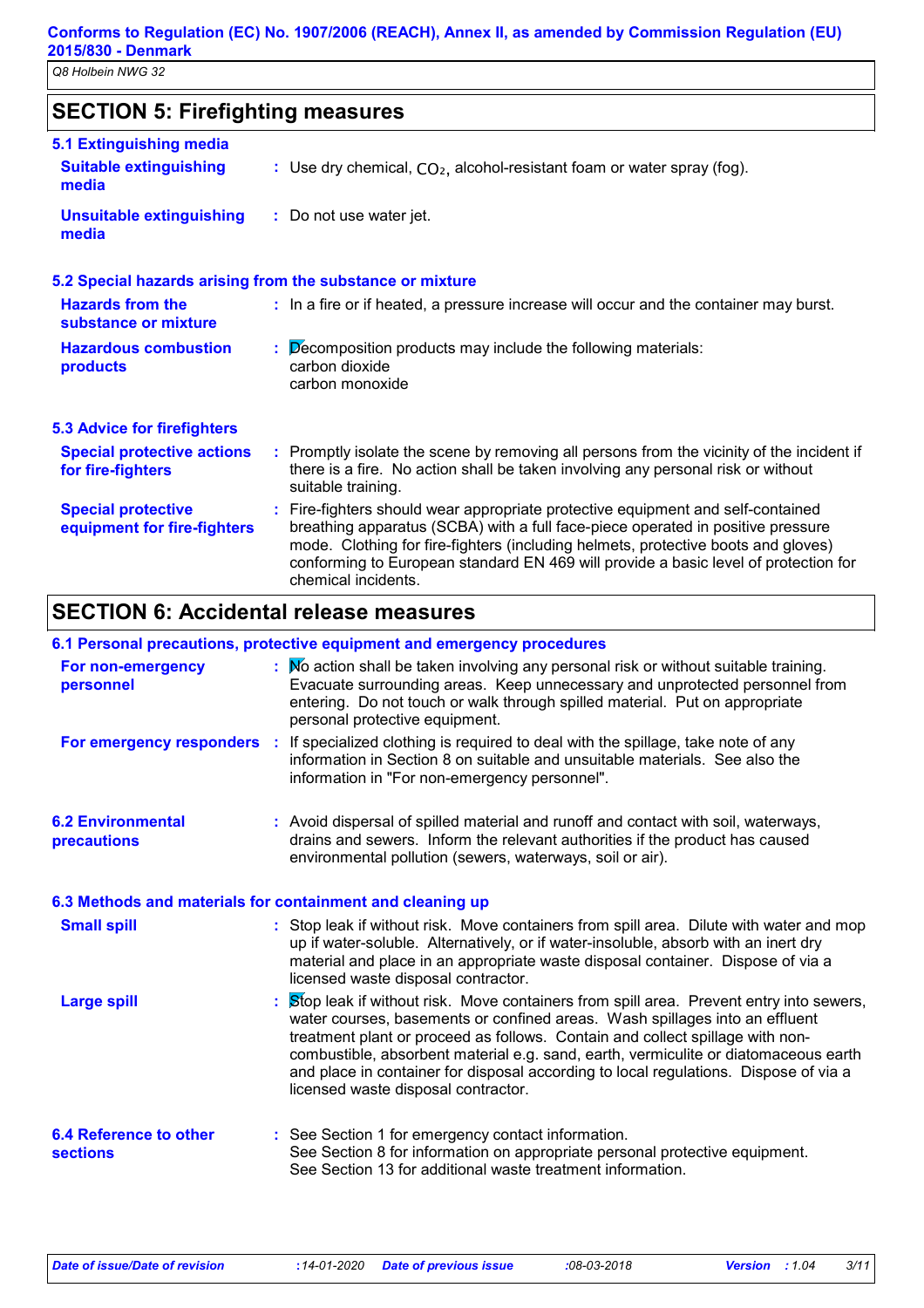# **SECTION 7: Handling and storage**

The information in this section contains generic advice and guidance. The list of Identified Uses in Section 1 should be consulted for any available use-specific information provided in the Exposure Scenario(s).

### **7.1 Precautions for safe handling**

**Protective measures : Advice on general occupational hygiene :** Eating, drinking and smoking should be prohibited in areas where this material is  $\cdot$  Put on appropriate personal protective equipment (see Section 8). handled, stored and processed. Workers should wash hands and face before eating, drinking and smoking. Remove contaminated clothing and protective

information on hygiene measures.

### **7.2 Conditions for safe storage, including any incompatibilities**

Store in accordance with local regulations. Store in original container protected from direct sunlight in a dry, cool and well-ventilated area, away from incompatible materials (see Section 10) and food and drink. Keep container tightly closed and sealed until ready for use. Containers that have been opened must be carefully resealed and kept upright to prevent leakage. Do not store in unlabeled containers. Use appropriate containment to avoid environmental contamination. See Section 10 for incompatible materials before handling or use.

equipment before entering eating areas. See also Section 8 for additional

### **7.3 Specific end use(s)**

**Recommendations : Industrial sector specific : solutions**

- : Not available.
- : Not available.

### **SECTION 8: Exposure controls/personal protection**

The information in this section contains generic advice and guidance. Information is provided based on typical anticipated uses of the product. Additional measures might be required for bulk handling or other uses that could significantly increase worker exposure or environmental releases.

### **8.1 Control parameters**

### **Occupational exposure limits**

No exposure limit value known.

**Recommended monitoring procedures :** If this product contains ingredients with exposure limits, personal, workplace atmosphere or biological monitoring may be required to determine the effectiveness of the ventilation or other control measures and/or the necessity to use respiratory protective equipment. Reference should be made to monitoring standards, such as the following: European Standard EN 689 (Workplace atmospheres - Guidance for the assessment of exposure by inhalation to chemical agents for comparison with limit values and measurement strategy) European Standard EN 14042 (Workplace atmospheres - Guide for the application and use of procedures for the assessment of exposure to chemical and biological agents) European Standard EN 482 (Workplace atmospheres - General requirements for the performance of procedures for the measurement of chemical agents) Reference to national guidance documents for methods for the determination of hazardous substances will also be required.

### **DNELs/DMELs**

No DNELs/DMELs available.

### **PNECs**

No PNECs available.

### **8.2 Exposure controls**

#### **Appropriate engineering controls**

**:** Good general ventilation should be sufficient to control worker exposure to airborne contaminants.

**Individual protection measures**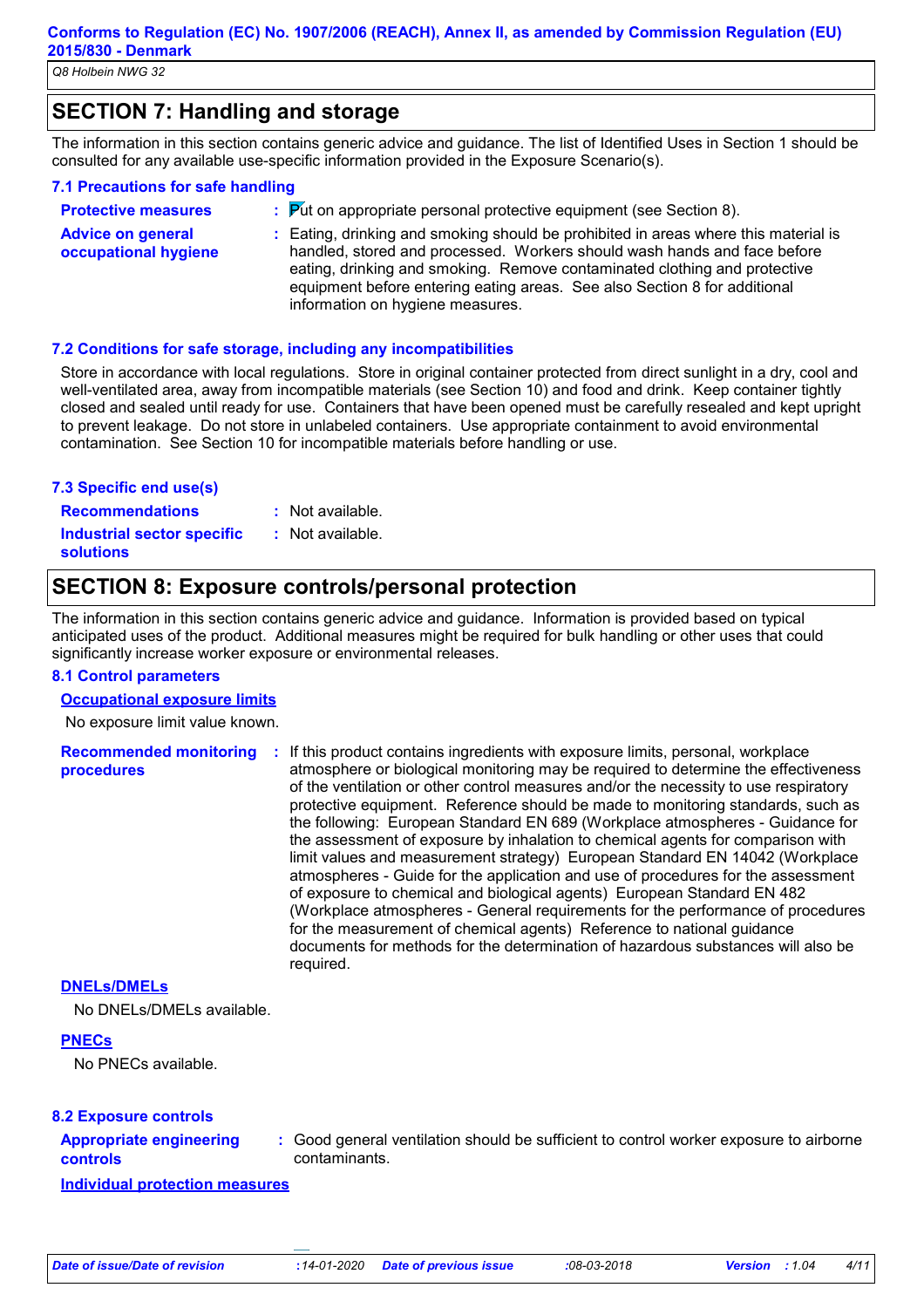# **SECTION 8: Exposure controls/personal protection**

| <b>Hygiene measures</b>                   | Wash hands, forearms and face thoroughly after handling chemical products,<br>before eating, smoking and using the lavatory and at the end of the working period.<br>Appropriate techniques should be used to remove potentially contaminated clothing.<br>Wash contaminated clothing before reusing. Ensure that eyewash stations and<br>safety showers are close to the workstation location. |  |
|-------------------------------------------|-------------------------------------------------------------------------------------------------------------------------------------------------------------------------------------------------------------------------------------------------------------------------------------------------------------------------------------------------------------------------------------------------|--|
| <b>Eye/face protection</b>                | Safety eyewear complying with an approved standard should be used when a risk<br>assessment indicates this is necessary to avoid exposure to liquid splashes, mists,<br>gases or dusts. If contact is possible, the following protection should be worn,<br>unless the assessment indicates a higher degree of protection: safety glasses with<br>side-shields.                                 |  |
| <b>Skin protection</b>                    |                                                                                                                                                                                                                                                                                                                                                                                                 |  |
| <b>Hand protection</b>                    | Chemical-resistant, impervious gloves complying with an approved standard should<br>be worn at all times when handling chemical products if a risk assessment indicates<br>this is necessary. Wear suitable gloves tested to EN374. Recommended: < 1<br>hour (breakthrough time): nitrile rubber 0.17 mm.                                                                                       |  |
| <b>Body protection</b>                    | Personal protective equipment for the body should be selected based on the task<br>being performed and the risks involved and should be approved by a specialist<br>before handling this product.                                                                                                                                                                                               |  |
| <b>Other skin protection</b>              | Appropriate footwear and any additional skin protection measures should be<br>selected based on the task being performed and the risks involved and should be<br>approved by a specialist before handling this product.                                                                                                                                                                         |  |
| <b>Respiratory protection</b>             | Based on the hazard and potential for exposure, select a respirator that meets the<br>÷.<br>appropriate standard or certification. Respirators must be used according to a<br>respiratory protection program to ensure proper fitting, training, and other important<br>aspects of use. Recommended: Boiling point > 65 °C: A1; Boiling point < 65 °C:<br>AX1; Hot material: A1P2.              |  |
| <b>Environmental exposure</b><br>controls | Emissions from ventilation or work process equipment should be checked to<br>ensure they comply with the requirements of environmental protection legislation.<br>In some cases, fume scrubbers, filters or engineering modifications to the process<br>equipment will be necessary to reduce emissions to acceptable levels.                                                                   |  |

# **SECTION 9: Physical and chemical properties**

### **9.1 Information on basic physical and chemical properties**

| <b>Appearance</b>                                                 |                                                                   |
|-------------------------------------------------------------------|-------------------------------------------------------------------|
| <b>Physical state</b>                                             | : Liquid. [Oily liquid.]                                          |
| <b>Appearance</b>                                                 | $:$ Clear.                                                        |
| <b>Color</b>                                                      | : Yellow [Light]                                                  |
| Odor                                                              | : Characteristic.                                                 |
| <b>Odor threshold</b>                                             | : Not available.                                                  |
| pH                                                                | : 7                                                               |
| <b>Melting point/freezing point</b>                               | $: <27^{\circ}$ C                                                 |
| <b>Initial boiling point and</b><br>boiling range                 | $: >200^{\circ}C$                                                 |
| <b>Flash point</b>                                                | : Open cup: $>200^{\circ}$ C [ASTM D92.]                          |
| <b>Evaporation rate</b>                                           | $:$ Not available.                                                |
| <b>Flammability (solid, gas)</b>                                  | : Not applicable.                                                 |
| <b>Upper/lower flammability or</b><br>explosive limits            | : Not available.                                                  |
| <b>Vapor pressure</b>                                             | $:$ <0.01 kPa [room temperature]                                  |
| <b>Vapor density</b>                                              | : Not available.                                                  |
| <b>Density</b>                                                    | : $9.93$ g/cm <sup>3</sup> [15°C]                                 |
| <b>Solubility(ies)</b>                                            | : Insoluble in the following materials: cold water and hot water. |
| <b>Partition coefficient: n-octanol/: Not available.</b><br>water |                                                                   |
|                                                                   |                                                                   |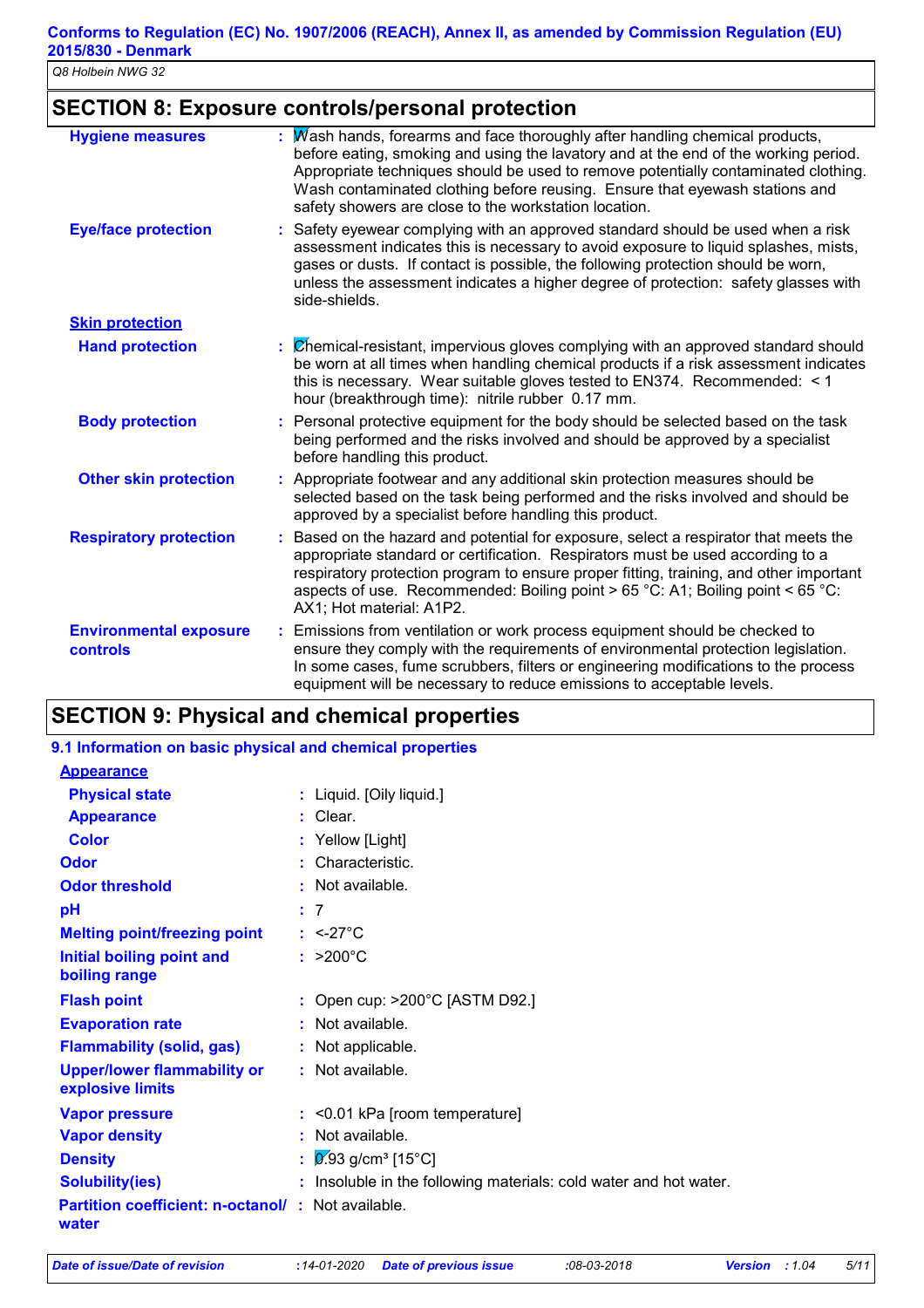# **SECTION 9: Physical and chemical properties**

| <b>Auto-ignition temperature</b> | $: >400^{\circ}$ C |
|----------------------------------|--------------------|
| <b>Decomposition temperature</b> | $:$ Not available. |
| <b>Viscosity (40°C)</b>          | : 32 cSt           |
| Viscosity (100°C)                | : 7cSt             |
| <b>Explosive properties</b>      | : Not applicable.  |
| <b>Oxidizing properties</b>      | : Not applicable.  |

### **9.2 Other information**

| <b>SECTION 10: Stability and reactivity</b>     |                                                                                                           |  |
|-------------------------------------------------|-----------------------------------------------------------------------------------------------------------|--|
| <b>10.1 Reactivity</b>                          | : No specific test data related to reactivity available for this product or its ingredients.              |  |
| <b>10.2 Chemical stability</b>                  | : The product is stable.                                                                                  |  |
| 10.3 Possibility of<br>hazardous reactions      | : Under normal conditions of storage and use, hazardous reactions will not occur.                         |  |
| <b>10.4 Conditions to avoid</b>                 | : No specific data.                                                                                       |  |
| <b>10.5 Incompatible materials</b>              | : Reactive or incompatible with the following materials:<br>Strong oxidizing materials                    |  |
| <b>10.6 Hazardous</b><br>decomposition products | : Under normal conditions of storage and use, hazardous decomposition products<br>should not be produced. |  |

# **SECTION 11: Toxicological information**

| 11.1 Information on toxicological effects                 |                    |
|-----------------------------------------------------------|--------------------|
| <b>Acute toxicity</b>                                     |                    |
| <b>Conclusion/Summary</b>                                 | : Not available.   |
| <b>Acute toxicity estimates</b>                           |                    |
| Not available.                                            |                    |
| <b>Irritation/Corrosion</b>                               |                    |
| <b>Conclusion/Summary</b>                                 | $:$ Not available. |
| <b>Sensitization</b>                                      |                    |
| <b>Conclusion/Summary</b>                                 | $:$ Not available  |
| <b>Mutagenicity</b>                                       |                    |
| <b>Conclusion/Summary</b>                                 | $:$ Not available  |
| <b>Carcinogenicity</b>                                    |                    |
| <b>Conclusion/Summary</b>                                 | $:$ Not available  |
| <b>Reproductive toxicity</b>                              |                    |
| <b>Conclusion/Summary</b>                                 | : Not available.   |
| <b>Teratogenicity</b>                                     |                    |
| <b>Conclusion/Summary</b>                                 | : Not available.   |
| <b>Specific target organ toxicity (single exposure)</b>   |                    |
| Not available                                             |                    |
| <b>Specific target organ toxicity (repeated exposure)</b> |                    |
| Not available.                                            |                    |
|                                                           |                    |

### **Aspiration hazard**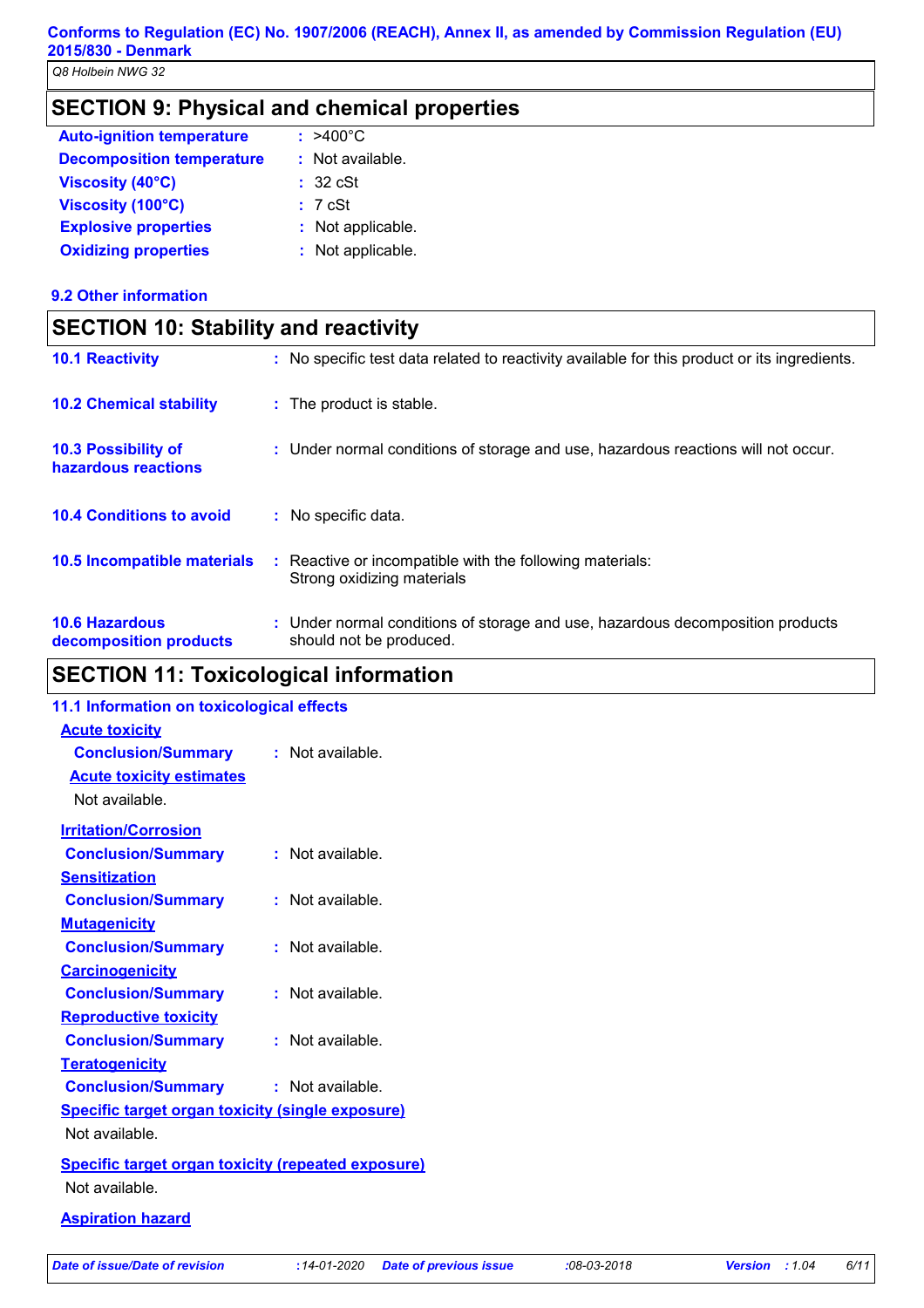# **SECTION 11: Toxicological information**

Not available.

| <b>Information on the likely</b><br>routes of exposure | : Not available.                                                                         |
|--------------------------------------------------------|------------------------------------------------------------------------------------------|
| <b>Potential acute health effects</b>                  |                                                                                          |
| <b>Eye contact</b>                                     | No known significant effects or critical hazards.<br>÷.                                  |
| <b>Inhalation</b>                                      | No known significant effects or critical hazards.                                        |
| <b>Skin contact</b>                                    | No known significant effects or critical hazards.                                        |
| <b>Ingestion</b>                                       | : No known significant effects or critical hazards.                                      |
|                                                        | <b>Symptoms related to the physical, chemical and toxicological characteristics</b>      |
| <b>Eye contact</b>                                     | : No specific data.                                                                      |
| <b>Inhalation</b>                                      | : No specific data.                                                                      |
| <b>Skin contact</b>                                    | No specific data.                                                                        |
| <b>Ingestion</b>                                       | : No specific data.                                                                      |
|                                                        | Delayed and immediate effects and also chronic effects from short and long term exposure |
| <b>Short term exposure</b>                             |                                                                                          |
| <b>Potential immediate</b><br>effects                  | : Not available.                                                                         |
| <b>Potential delayed effects</b>                       | : Not available.                                                                         |
| <b>Long term exposure</b>                              |                                                                                          |
| <b>Potential immediate</b><br>effects                  | : Not available.                                                                         |
| <b>Potential delayed effects</b>                       | $:$ Not available.                                                                       |
| <b>Potential chronic health effects</b>                |                                                                                          |
| Not available.                                         |                                                                                          |
| <b>Conclusion/Summary</b>                              | : Not available.                                                                         |
| <b>General</b>                                         | No known significant effects or critical hazards.                                        |
| <b>Carcinogenicity</b>                                 | No known significant effects or critical hazards.                                        |
| <b>Mutagenicity</b>                                    | No known significant effects or critical hazards.                                        |
| <b>Teratogenicity</b>                                  | No known significant effects or critical hazards.                                        |
| <b>Developmental effects</b>                           | No known significant effects or critical hazards.                                        |
| <b>Fertility effects</b>                               | No known significant effects or critical hazards.                                        |
| <b>Other information</b>                               | : Not available.                                                                         |

# **SECTION 12: Ecological information**

| <b>12.1 Toxicity</b>      |                  |
|---------------------------|------------------|
| <b>Conclusion/Summary</b> | : Not available. |

### **12.2 Persistence and degradability**

| <b>Product/ingredient name</b> | <b>Test</b>                                                                          | <b>Result</b>          | <b>Dose</b>   | <b>Inoculum</b>               |
|--------------------------------|--------------------------------------------------------------------------------------|------------------------|---------------|-------------------------------|
| Q8 Holbein NWG 32              | OECD 301B<br>301B Ready<br>Biodegradability -<br>I CO <sub>2</sub> Evolution<br>Test | >60 % - 28 days        |               |                               |
| <b>Conclusion/Summary</b>      | Not available.                                                                       |                        |               |                               |
| Date of issue/Date of revision | :14-01-2020                                                                          | Date of previous issue | $:08-03-2018$ | 7/11<br><b>Version</b> : 1.04 |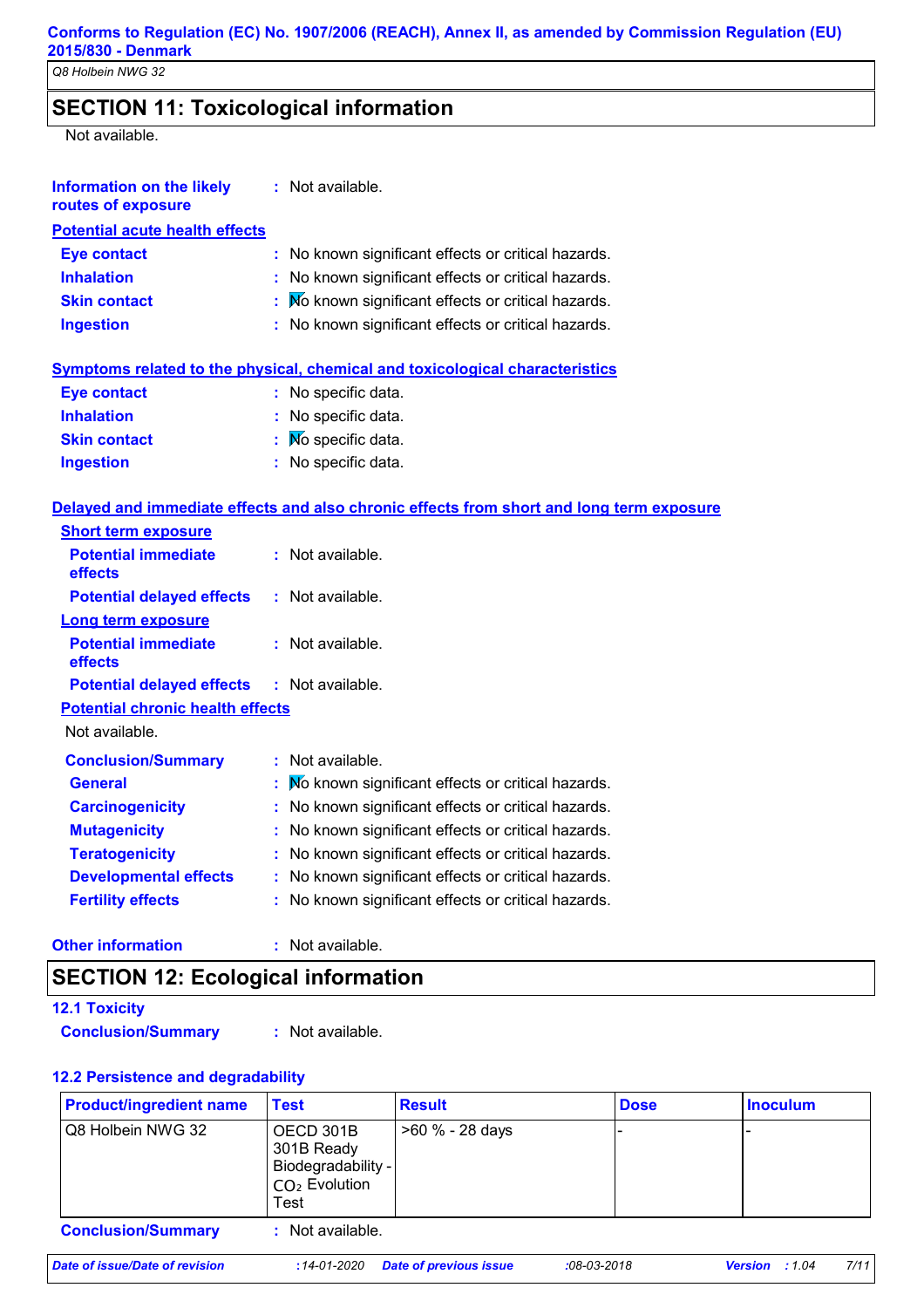| <b>SECTION 12: Ecological information</b> |                          |                   |                  |
|-------------------------------------------|--------------------------|-------------------|------------------|
| <b>Product/ingredient name</b>            | <b>Aquatic half-life</b> | <b>Photolysis</b> | Biodegradability |
| Q8 Holbein NWG 32                         |                          |                   | l Readilv        |

### **12.3 Bioaccumulative potential**

Not available.

| <b>12.4 Mobility in soil</b>                            |                  |
|---------------------------------------------------------|------------------|
| <b>Soil/water partition</b><br><b>coefficient (Koc)</b> | : Not available. |
| <b>Mobility</b>                                         | : Not available. |

| 12.5 Results of PBT and vPvB assessment |                   |  |
|-----------------------------------------|-------------------|--|
| <b>PBT</b>                              | : Not applicable. |  |
| <b>vPvB</b>                             | : Not applicable. |  |

**12.6 Other adverse effects** : No known significant effects or critical hazards.

# **SECTION 13: Disposal considerations**

The information in this section contains generic advice and guidance. The list of Identified Uses in Section 1 should be consulted for any available use-specific information provided in the Exposure Scenario(s).

### **13.1 Waste treatment methods**

| <b>Product</b>             |                                                                                                                                                                                                                                                                                                                                                                                                                                                                                                                                                      |
|----------------------------|------------------------------------------------------------------------------------------------------------------------------------------------------------------------------------------------------------------------------------------------------------------------------------------------------------------------------------------------------------------------------------------------------------------------------------------------------------------------------------------------------------------------------------------------------|
| <b>Methods of disposal</b> | : The generation of waste should be avoided or minimized wherever possible.<br>Disposal of this product, solutions and any by-products should at all times comply<br>with the requirements of environmental protection and waste disposal legislation<br>and any regional local authority requirements. Dispose of surplus and non-<br>recyclable products via a licensed waste disposal contractor. Waste should not be<br>disposed of untreated to the sewer unless fully compliant with the requirements of<br>all authorities with jurisdiction. |
| <b>Hazardous waste</b>     | Yes.                                                                                                                                                                                                                                                                                                                                                                                                                                                                                                                                                 |

### **European waste catalogue (EWC)**

| Waste code       | <b>Waste designation</b>             |
|------------------|--------------------------------------|
| $130112*$        | readily biodegradable hydraulic oils |
| <b>Packaging</b> |                                      |

| <b>Methods of disposal</b> | : The generation of waste should be avoided or minimized wherever possible. Waste<br>packaging should be recycled. Incineration or landfill should only be considered<br>when recycling is not feasible.                                    |
|----------------------------|---------------------------------------------------------------------------------------------------------------------------------------------------------------------------------------------------------------------------------------------|
| <b>Special precautions</b> | : This material and its container must be disposed of in a safe way. Empty containers<br>or liners may retain some product residues. Avoid dispersal of spilled material and<br>runoff and contact with soil, waterways, drains and sewers. |

# **SECTION 14: Transport information**

|                                       | <b>ADR/RID</b>    | <b>ADN</b>                    | <b>IMDG</b>    | <b>IATA</b>                     |
|---------------------------------------|-------------------|-------------------------------|----------------|---------------------------------|
| 14.1 UN number                        | Not regulated.    | Not regulated.                | Not regulated. | Not regulated.                  |
| 14.2 UN proper<br>shipping name       | ۰                 |                               |                |                                 |
|                                       |                   |                               |                |                                 |
| <b>Date of issue/Date of revision</b> | $:14 - 01 - 2020$ | <b>Date of previous issue</b> | $:08-03-2018$  | 8/11<br><b>Version</b><br>:1.04 |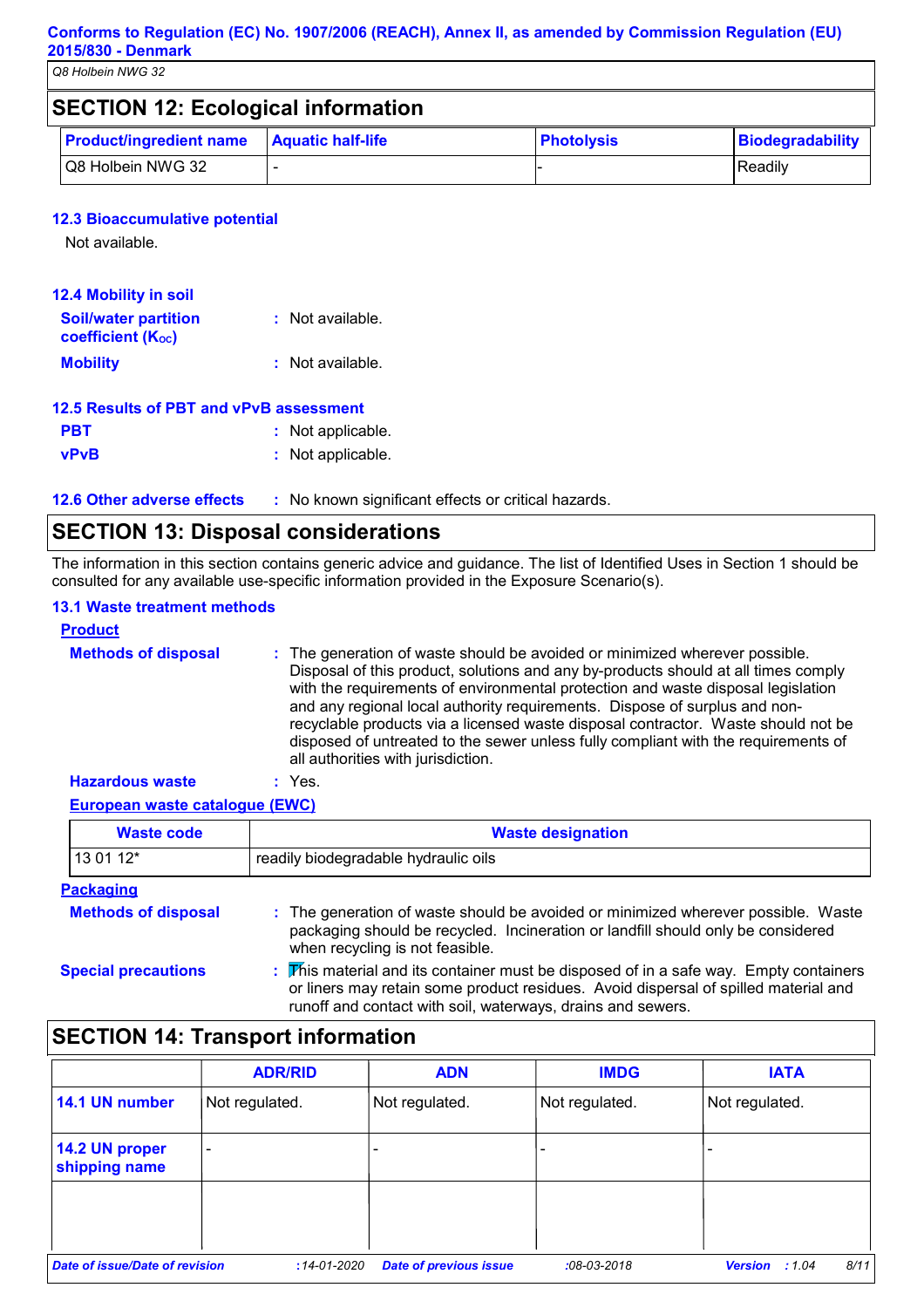| <b>SECTION 14: Transport information</b>  |                          |     |     |     |
|-------------------------------------------|--------------------------|-----|-----|-----|
| <b>14.3 Transport</b><br>hazard class(es) | $\overline{\phantom{0}}$ |     |     |     |
| 14.4 Packing<br>group                     |                          |     |     |     |
| 14.5<br><b>Environmental</b><br>hazards   | No.                      | No. | No. | No. |

# **user**

**14.6 Special precautions for Transport within user's premises:** always transport in closed containers that are **:** upright and secure. Ensure that persons transporting the product know what to do in the event of an accident or spillage.

**14.7 Transport in bulk according to Annex II of MARPOL and the IBC Code :** Not available.

### **SECTION 15: Regulatory information**

**15.1 Safety, health and environmental regulations/legislation specific for the substance or mixture EU Regulation (EC) No. 1907/2006 (REACH)**

**Annex XIV - List of substances subject to authorization**

### **Annex XIV**

None of the components are listed.

**Substances of very high concern**

None of the components are listed.

**Annex XVII - Restrictions** : Not applicable.

**on the manufacture, placing on the market and use of certain dangerous substances, mixtures and articles**

### **Other EU regulations**

**Ozone depleting substances (1005/2009/EU)** Not listed.

### **Prior Informed Consent (PIC) (649/2012/EU)**

Not listed.

### **Seveso Directive**

This product is not controlled under the Seveso Directive.

### **National regulations**

**MAL-code :** 00-1

**Protection based on MAL : According to the regulations on work involving coded products, the following stipulations apply to the use of personal protective equipment:**

> **General:** Gloves must be worn for all work that may result in soiling. Apron/ coveralls/protective clothing must be worn when soiling is so great that regular work clothes do not adequately protect skin against contact with the product. A face shield must be worn in work involving spattering if a full mask is not required. In this case, other recommended use of eye protection is not required.

> In all spraying operations in which there is return spray, the following must be worn: respiratory protection and arm protectors/apron/coveralls/protective clothing as appropriate or as instructed.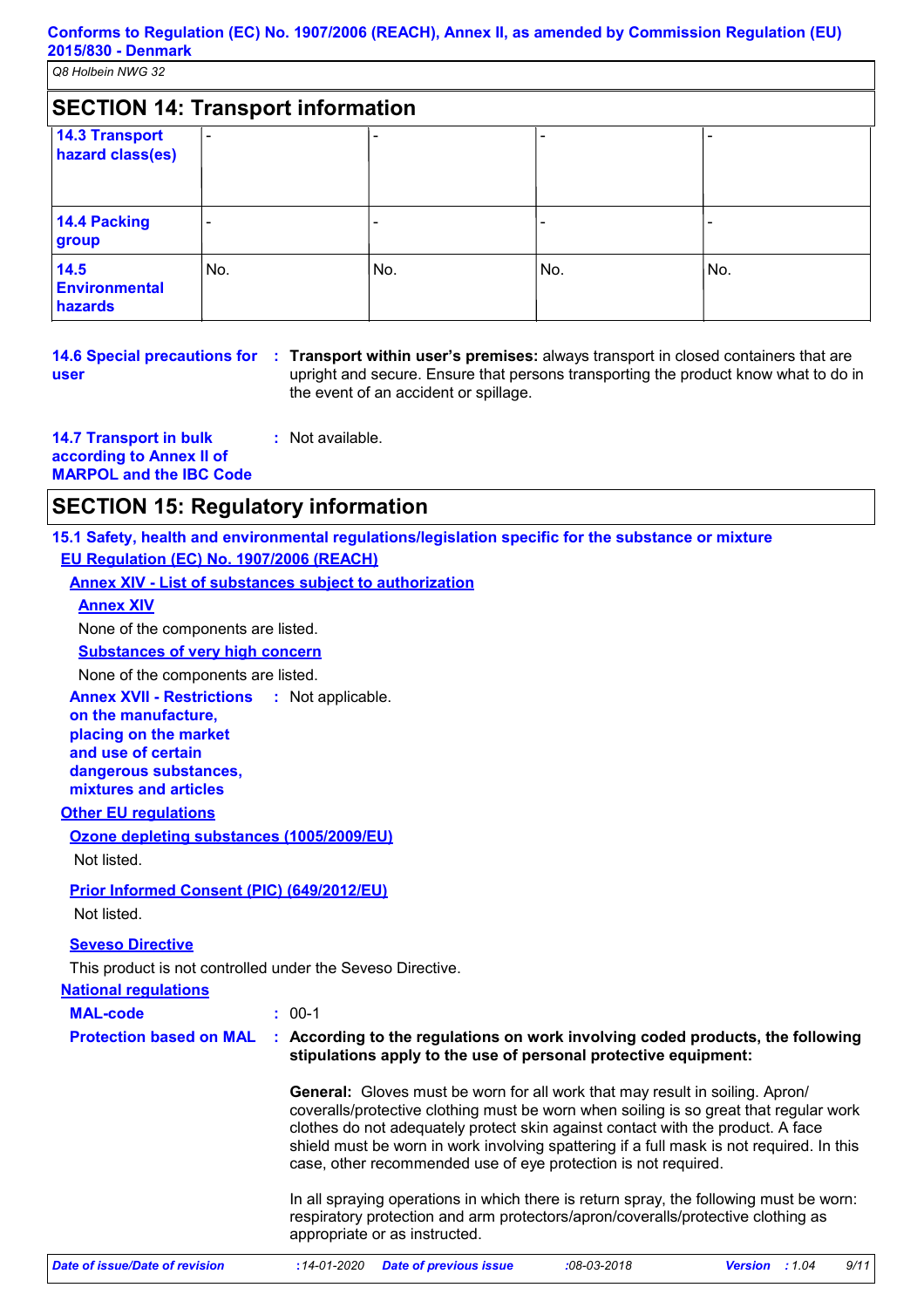**Conforms to Regulation (EC) No. 1907/2006 (REACH), Annex II, as amended by Commission Regulation (EU) 2015/830 - Denmark**

*Q8 Holbein NWG 32*

# **SECTION 15: Regulatory information**

|                                                                      | MAL-code: 00-1<br>Application: When spraying in existing* spray booths, if the operator is outside the<br>spray zone.                                                                                                                                 |
|----------------------------------------------------------------------|-------------------------------------------------------------------------------------------------------------------------------------------------------------------------------------------------------------------------------------------------------|
|                                                                      | - Arm protectors must be worn.                                                                                                                                                                                                                        |
|                                                                      | During all spraying where atomization occurs in cabins or spray booths where the<br>operator is inside the spray zone and during spraying outside a closed facility, cabin<br>or booth.                                                               |
|                                                                      | - Full mask with combined filter, coveralls and hood must be worn.                                                                                                                                                                                    |
|                                                                      | <b>Drying:</b> Items for drying/drying ovens that are temporarily placed on such things as<br>rack trolleys, etc. must be equipped with a mechanical exhaust system to prevent<br>fumes from wet items from passing through workers' inhalation zone. |
|                                                                      | <b>Polishing:</b> When polishing treated surfaces, a mask with dust filter must be worn.<br>When machine grinding, eye protection must be worn. Work gloves must always be<br>worn.                                                                   |
|                                                                      | <b>Caution</b> The regulations contain other stipulations in addition to the above.                                                                                                                                                                   |
|                                                                      | *See Regulations.                                                                                                                                                                                                                                     |
| <b>Hazard class for water</b>                                        | $: nwq$                                                                                                                                                                                                                                               |
| (WGK)                                                                |                                                                                                                                                                                                                                                       |
| <b>VOC content</b>                                                   | : Exempt.                                                                                                                                                                                                                                             |
| <b>International requlations</b>                                     |                                                                                                                                                                                                                                                       |
| Not listed.                                                          | <b>Chemical Weapon Convention List Schedules I, II &amp; III Chemicals</b>                                                                                                                                                                            |
|                                                                      |                                                                                                                                                                                                                                                       |
| <b>Montreal Protocol</b><br>Not listed.                              |                                                                                                                                                                                                                                                       |
| Not listed.                                                          | <b>Stockholm Convention on Persistent Organic Pollutants</b>                                                                                                                                                                                          |
| Not listed.                                                          | <b>Rotterdam Convention on Prior Informed Consent (PIC)</b>                                                                                                                                                                                           |
| <b>UNECE Aarhus Protocol on POPs and Heavy Metals</b><br>Not listed. |                                                                                                                                                                                                                                                       |
| <b>Inventory list</b>                                                |                                                                                                                                                                                                                                                       |
| <b>Australia</b>                                                     | All components are listed or exempted.                                                                                                                                                                                                                |
| <b>Canada</b>                                                        | All components are listed or exempted.                                                                                                                                                                                                                |
| <b>China</b>                                                         | All components are listed or exempted.                                                                                                                                                                                                                |
| <b>Europe</b>                                                        | At least one component is not listed in EINECS but all such components are listed in<br>ELINCS. Please contact your supplier for information on the inventory status of this<br>material.                                                             |
| <b>Japan</b>                                                         | Japan inventory (ENCS): Not determined.<br>Japan inventory (ISHL): Not determined.                                                                                                                                                                    |
| <b>Malaysia</b>                                                      | <b>Not determined</b>                                                                                                                                                                                                                                 |
| <b>New Zealand</b>                                                   | All components are listed or exempted.                                                                                                                                                                                                                |
| <b>Philippines</b>                                                   | : Not determined.                                                                                                                                                                                                                                     |
| <b>Date of issue/Date of revision</b>                                | <b>Date of previous issue</b><br>$:14 - 01 - 2020$<br>$:08 - 03 - 2018$<br>Version : 1.04<br>10/11                                                                                                                                                    |